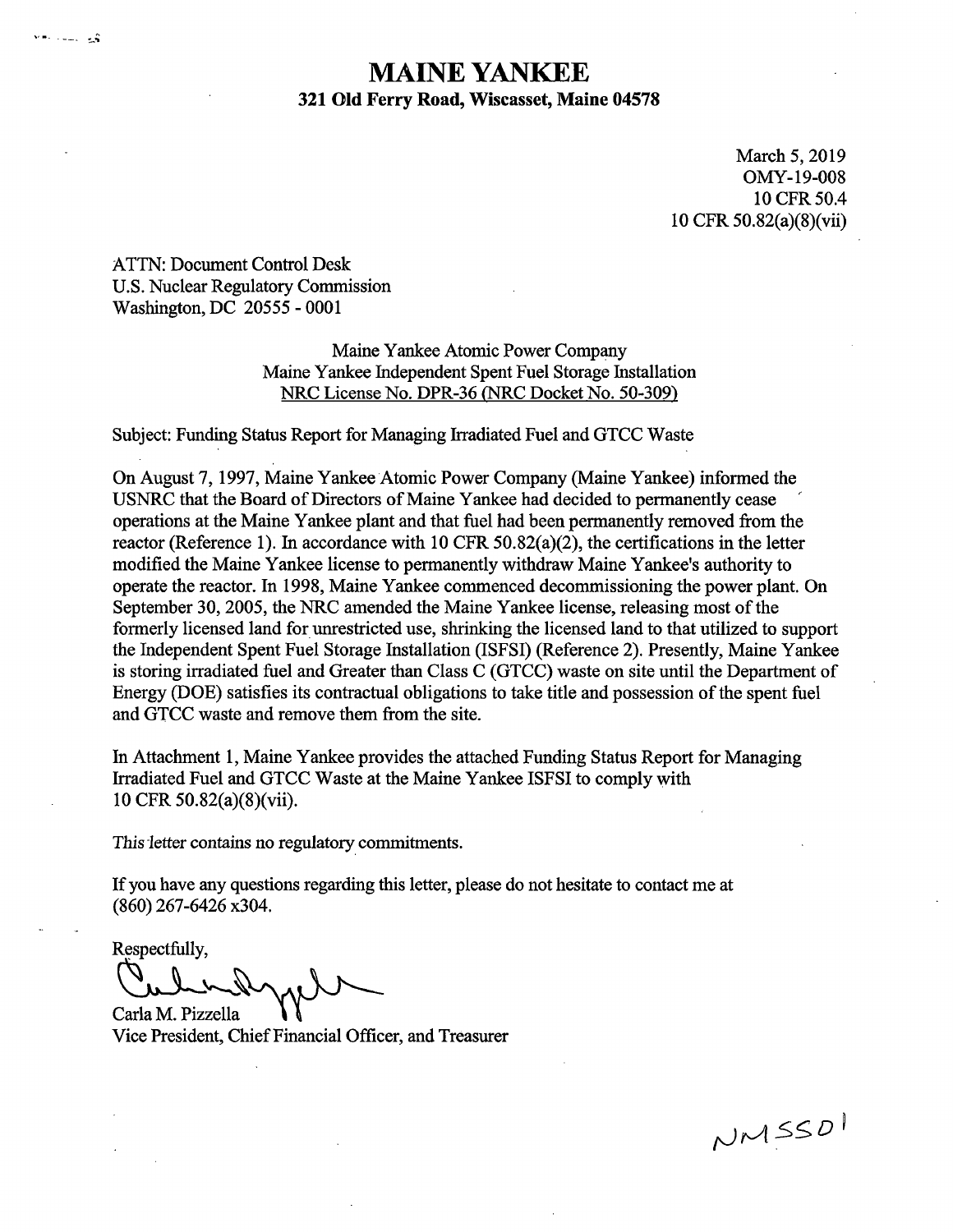Maine Yankee Atomic Power Company OMY-19-008\March 5, 2019\Page 2

### **Attachment:**

ડે

**1.** Funding Status Report for Managing Irradiated Fuel and GTCC Waste at the Maine Yankee Independent Spent Fuel Storage Installation (Status as of 12/31/2018)

### **References:**

- 1. M. B. Sellman (Maine Yankee) letter to USNRC, "Certifications of Permanent Cessation of Power Operation and Permanent Removal of Fuel from the Reactor," dated August 7, 1997
- 2. USNRC letter to Maine Yankee, License Amendment No. 172 to Facility Operating License No. DPR-36, dated September 30, 2005
- cc: D. Lew, NRC Region I Administrator
	- R. Powell, Chief, Decommissioning Branch, NRC, Region **1**
	- J. Nguyen, NRC Project Manager
	- P. Dostie, State of Maine, Nuclear Safety Inspector
	- J. Hyland, State of Maine, Manager Radiation Control Program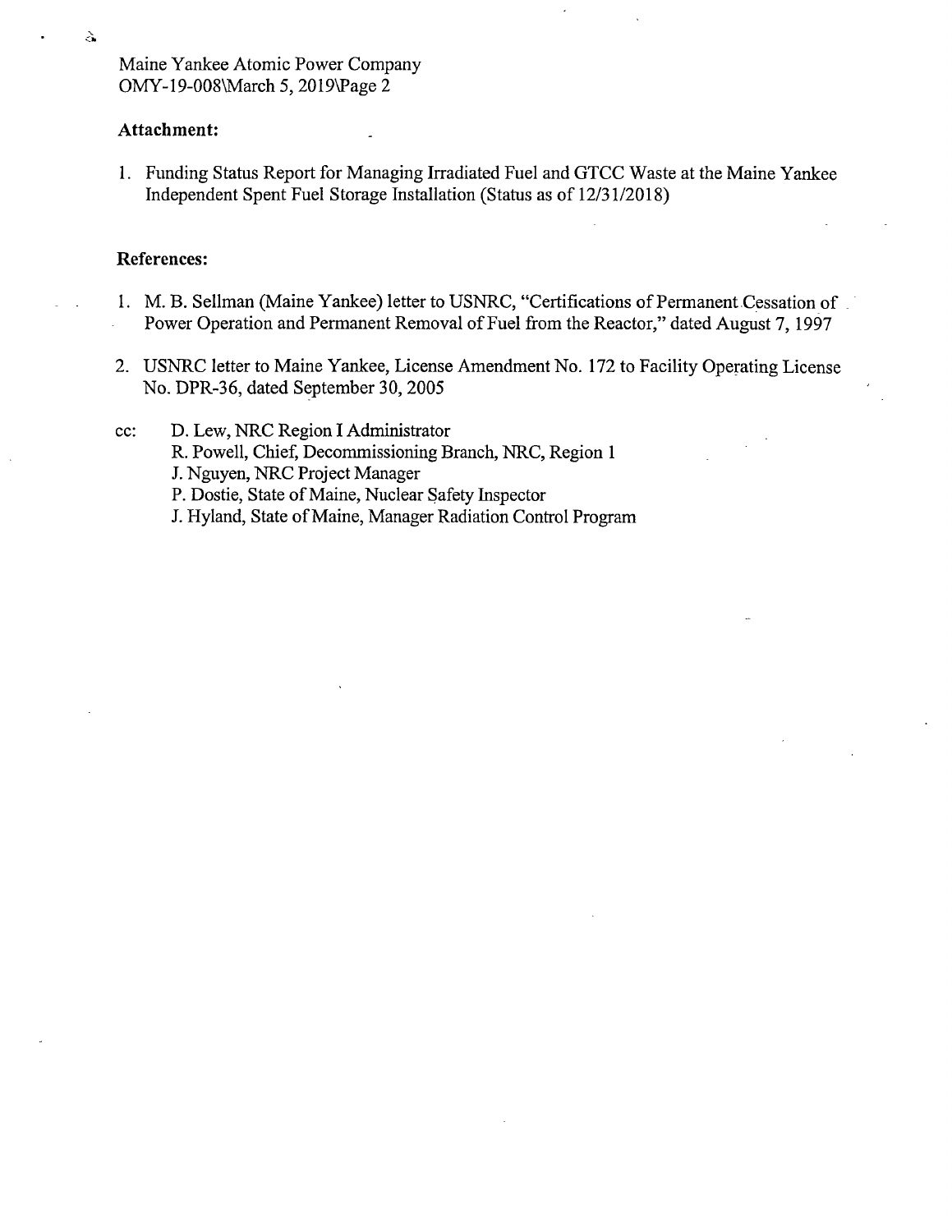ATTACHMENT 1 TO OMY-19-008

FUNDING STATUS REPORT FOR THE MANAGING OF IRRADIATED FUEL AND GTCC WASTE AT THE MAINE YANKEE INDEPENDENT SPENT FUEL STORAGE INSTALLATION (STATUS AS OF 12/31/2018)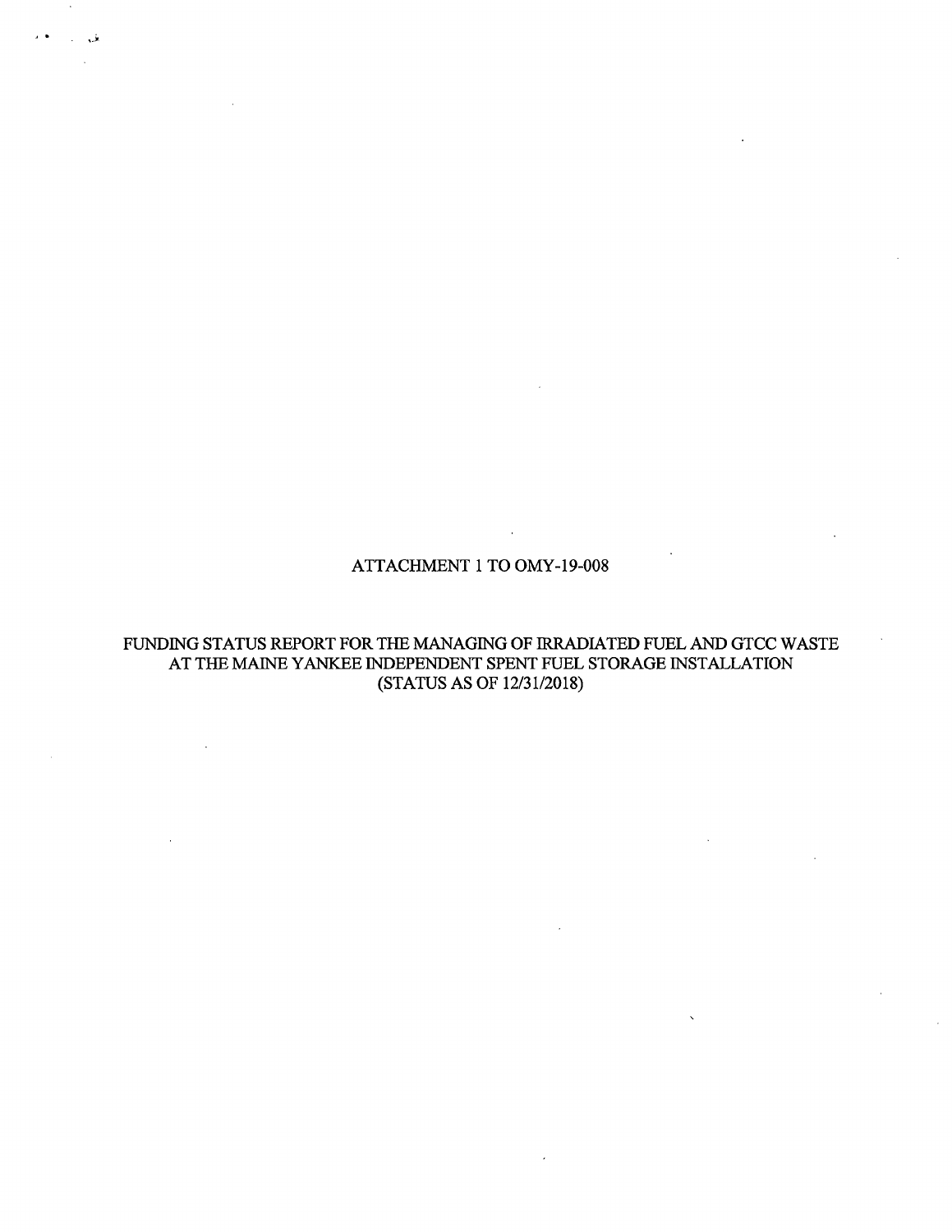## **Attachment 1 to OMY-19-008 Funding Status Report for the Managing of Irradiated Fuel and GTCC Waste at the Maine Yankee Independent Spent Fuel Storage Installation (Status as of 12/31/2018)**

 $\mathbf{t}_\mathrm{e}$ 

 $\mathbf{r}$ 

|                                      | <b>10 CFR Requirement</b>                                                                                                                                | <b>Response</b>                                                      | <b>Comment</b>                                                                                                                                                                                                                                                                                                                                                                                                                                                                                                                                                                                                                                                                                                                                                                                                                                                                                                                                                                                                                                                        |  |
|--------------------------------------|----------------------------------------------------------------------------------------------------------------------------------------------------------|----------------------------------------------------------------------|-----------------------------------------------------------------------------------------------------------------------------------------------------------------------------------------------------------------------------------------------------------------------------------------------------------------------------------------------------------------------------------------------------------------------------------------------------------------------------------------------------------------------------------------------------------------------------------------------------------------------------------------------------------------------------------------------------------------------------------------------------------------------------------------------------------------------------------------------------------------------------------------------------------------------------------------------------------------------------------------------------------------------------------------------------------------------|--|
| 10 CFR 50.82(a)(8)(vii) Requirements |                                                                                                                                                          |                                                                      |                                                                                                                                                                                                                                                                                                                                                                                                                                                                                                                                                                                                                                                                                                                                                                                                                                                                                                                                                                                                                                                                       |  |
| $1_{-}$                              | The amount of funds accumulated<br>to cover the cost of managing the<br>irradiated fuel.                                                                 | ~5112.4<br>million (as of<br>12/31/2018                              | Maine Yankee Atomic Power Company (Maine Yankee) has established an account<br>within its Nuclear Decommissioning Trust (NDT) entitled, "ISFSI Radiological<br>Decom," that segregates the funds for decommissioning of the Maine Yankee<br>Independent Spent Fuel Storage Installation (ISFSI) from the larger balance of funds for<br>ongoing management of irradiated fuel and Greater than Class C (GTCC) waste held in<br>the NDT. This accrued market value balance established here excludes the funds set-<br>aside for decommissioning the ISFSI.                                                                                                                                                                                                                                                                                                                                                                                                                                                                                                            |  |
| 2.                                   | The projected cost of managing<br>irradiated fuel until title to the<br>fuel and possession of the fuel is<br>transferred to the Secretary of<br>Energy. | ~196.9<br>million (2019)<br>through<br>$2036*)$ (In<br>2018 dollars) | The current cost estimate for management of spent fuel and Greater than Class C<br>(GTCC) waste was filed with the Federal Energy Regulatory Commission (FERC) on<br>September 30, 2016 and approved by FERC on November 15, 2016.<br>* Currently, the irradiated fuel and GTCC waste are scheduled to be removed from the<br>site by 2036, with decommissioning, license termination, and business closure occurring<br>after that time period.                                                                                                                                                                                                                                                                                                                                                                                                                                                                                                                                                                                                                      |  |
| 3.                                   | If the funds accumulated do not<br>cover the projected cost, a plan to<br>obtain additional funds to cover<br>the cost.                                  | See Comment                                                          | The Company has several methods of obtaining additional funds to cover projected<br>costs.<br>First, Maine Yankee may collect funds through its power contracts and amendatory<br>agreements under FERC regulation. The power contracts and the amendatory<br>agreements specify the obligations of the purchasers for the costs of Maine Yankee,<br>including the ongoing costs of managing irradiated fuel and GTCC waste.<br>Pursuant to these power contracts, Maine Yankee has the ongoing ability to seek<br>collections from its purchasers for additional funds that may be required to cover these<br>costs.<br>Second, Maine Yankee has received proceeds from the successful litigation of the first<br>three phases of its breach of contract damages claims against the DOE for failure to<br>begin the removal of spent nuclear fuel (SNF) and GTCC waste from the site in 1998.<br>Maine Yankee will continue to file claims against the DOE as long as the DOE<br>continues to breach its contract obligations related to SNF and GTCC waste. To that |  |